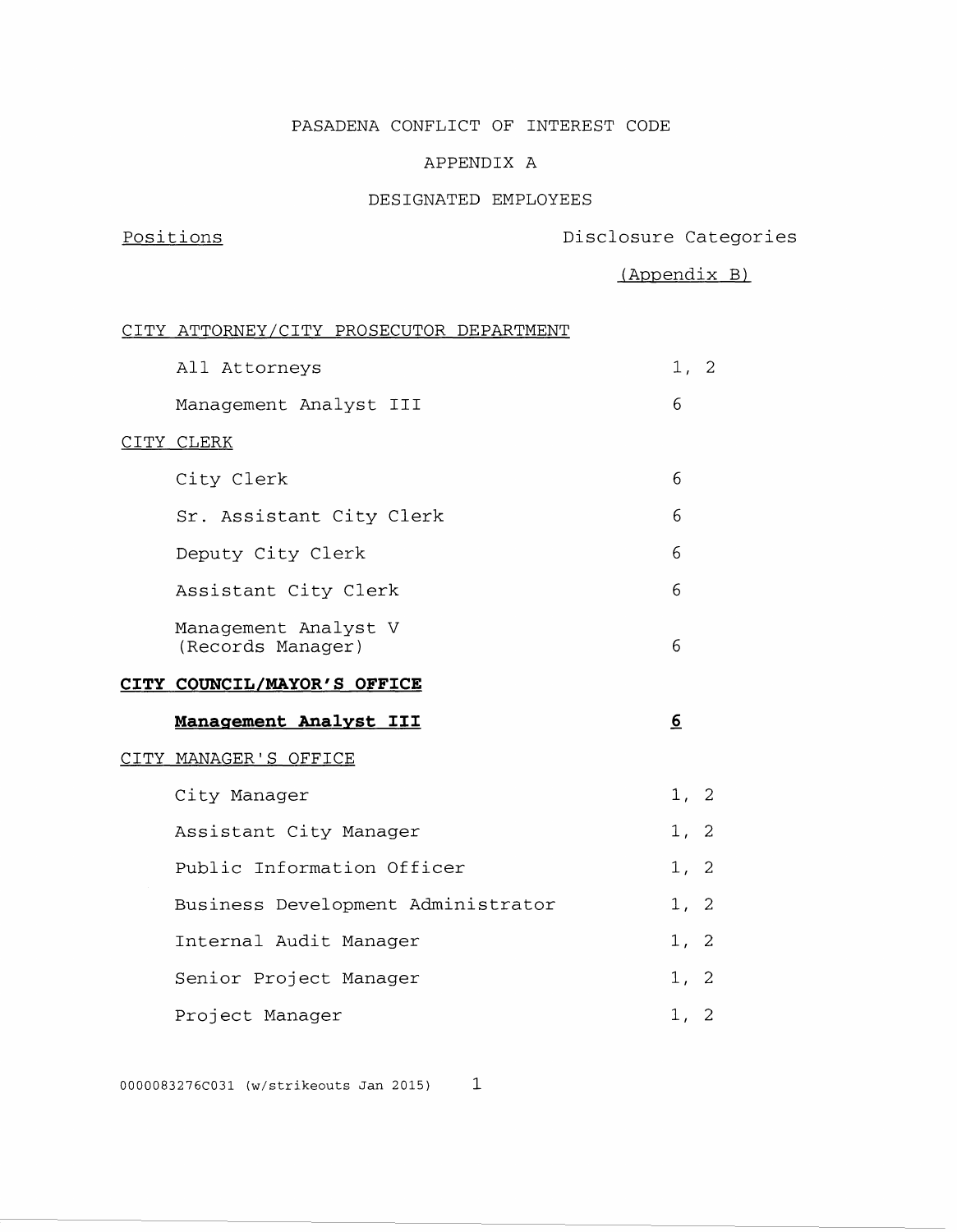# Positions

# Disclosure Categories

|                                                        | (Appendix B) |
|--------------------------------------------------------|--------------|
| Northwest Manager                                      | 1, 2         |
| Real Property Manager                                  | 1, 2, 6      |
| Management Analyst IV                                  | 2, 3         |
| Management Analyst II                                  | 2, 3         |
| DEPARTMENT OF INFORMATION TECHNOLOGY                   |              |
| Chief Information Officer                              | 1, 2         |
| Deputy Chief Information Officer                       | 1, 2         |
| Information Technology Planning<br>and Program Manager | 6            |
| All IT Managers                                        | 6            |
| FINANCE DEPARTMENT                                     |              |
| Director of Finance                                    | 1, 2         |
| Deputy Director of Finance/<br>City Treasurer          | 1, 2         |
| Controller                                             | 1, 2         |
| Claims Coordinator                                     | 1, 2         |
| Office Support Supervisor                              | 4, 5         |
| Municipal Services Supervisor                          | 4, 5         |
| Purchasing Administrator                               | 4            |
| Workers Compensation Supervisor                        | 6            |
| Budget Administrator                                   | 1, 2         |
| Central Services Supervisor (Print Shop)               | 4, 6         |
| Safety Officer                                         | 6            |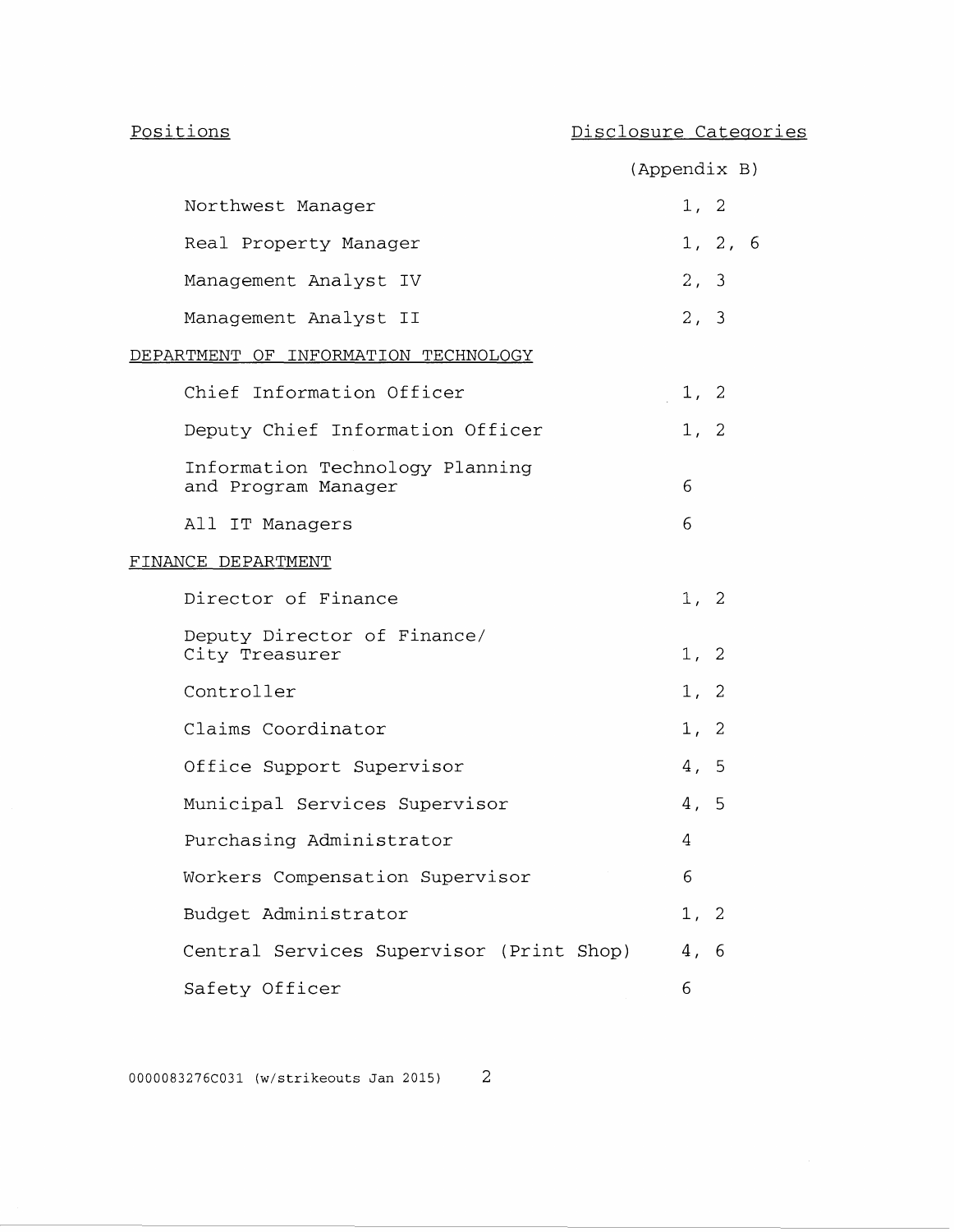|                                         | (Appendix B) |      |         |     |
|-----------------------------------------|--------------|------|---------|-----|
| Management Analyst IV                   |              | 4, 5 |         |     |
| Management Analyst III                  |              | 4, 5 |         |     |
| Payroll Services Manager                |              | 6    |         |     |
| Project Manager, Purchasing             |              | 4, 5 |         |     |
| Fiscal Services Administrator           |              | 3    |         |     |
| FIRE DEPARTMENT                         |              |      |         |     |
| Fire Chief                              |              | 1, 2 |         |     |
| Fire Battalion Chief                    |              | 5, 6 |         |     |
| Deputy Fire Chief/Operations            |              | 5, 6 |         |     |
| Deputy Fire Chief/Fire Marshal          |              | 5, 6 |         |     |
| Program Coordinator III                 |              | 6    |         |     |
| Hazardous Materials Specialist          |              | 5, 6 |         |     |
| Management Analyst IV/Financial Manager |              | 6    |         |     |
| Plans Examiner                          |              |      | 2, 3, 5 |     |
| HOUSING DEPARTMENT                      |              |      |         |     |
| Director of Housing                     |              | 1, 2 |         |     |
| Career Services Administrator           |              | 1, 2 |         |     |
| Housing Assistance Officer              |              |      | 1, 2,   | - 5 |
| Senior Project Manager                  |              | 1, 2 |         |     |
| Project Planner                         |              | 1, 2 |         |     |
| Housing Specialist                      |              | 2, 3 |         |     |
| Work Experience Supervisor              |              | 2, 3 |         |     |

0000083276C031 (w/strikeouts Jan 2015) 3

 $\sim$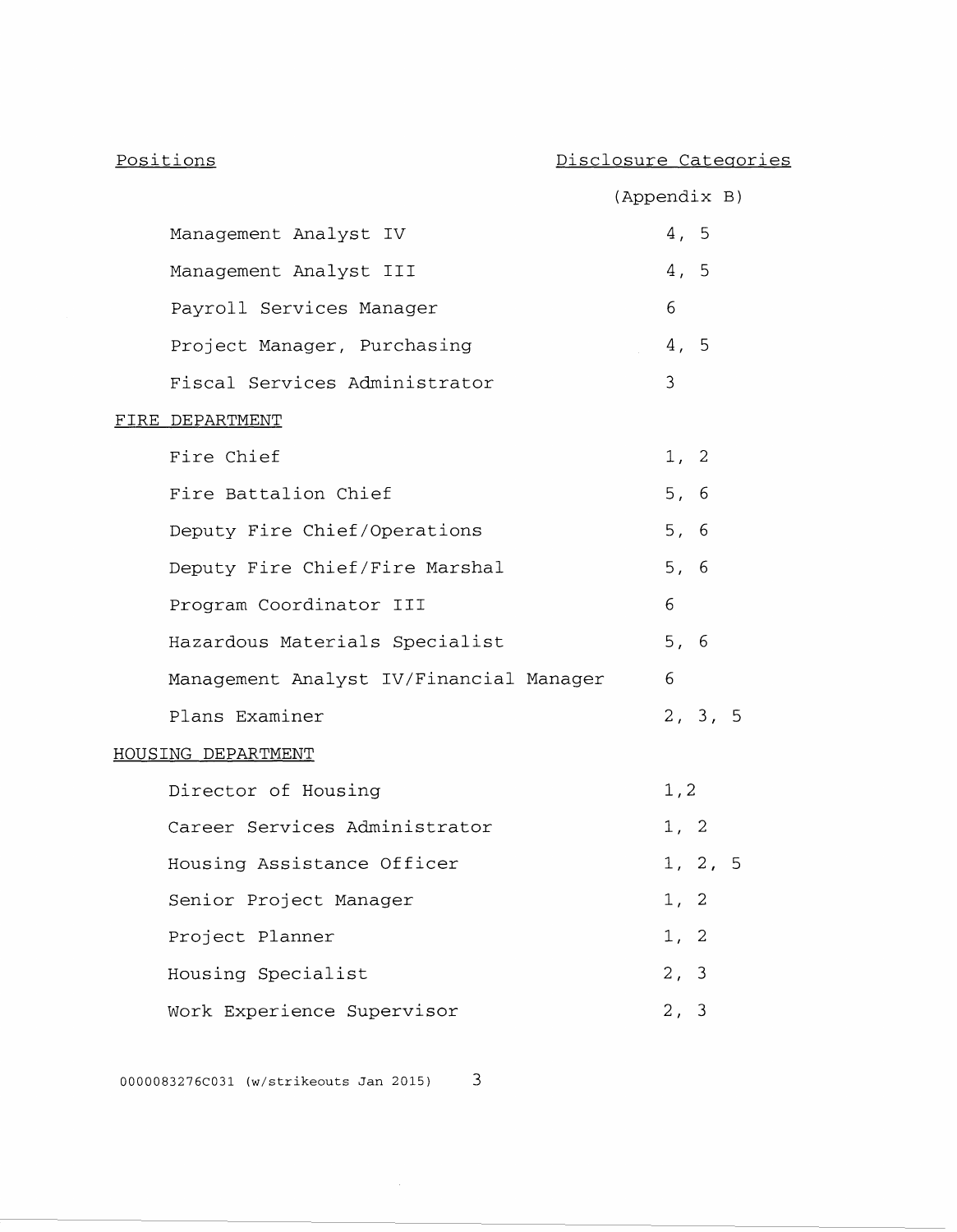|                                                     | (Appendix B)         |
|-----------------------------------------------------|----------------------|
| Management Analyst III                              | 2, 11                |
| Program Coordinator III                             | 2 <sub>r</sub><br>11 |
| Program Coordinator II                              | 2, 11                |
| Program Coordinator I                               | 2, 11                |
| <u>HUMAN RESOURCES DEPARTMENT</u>                   |                      |
| Director of Human Resources                         | 1, 2                 |
| Human Resources Manager                             | 2<br>1,              |
| Management Analyst V                                | 1, 2                 |
| Management Analyst IV                               | 1, 2                 |
| Management Analyst III                              | 1, 2                 |
| HUMAN SERVICES AND RECREATION DEPARTMENT            |                      |
| Director of Human Services and<br>Recreation        | 1, 2, 5              |
| Deputy Director of Human Services and<br>Recreation | 1, 2, 5              |
| Neighborhood Services Administrator                 | 1, 2,<br>一ヶ          |
| Principal Operations Specialist                     | 1                    |
| Management Analyst V                                | 6                    |
| Management Analyst IV                               | 6                    |
| Management Analyst III                              | 6                    |
| Management Analyst II                               | 6                    |
| Program Coordinator II                              | 2 <sub>r</sub><br>5  |
| Community Services Supervisor II                    | 2,<br>5              |
|                                                     |                      |

Community Services Supervisor I and the 2, 5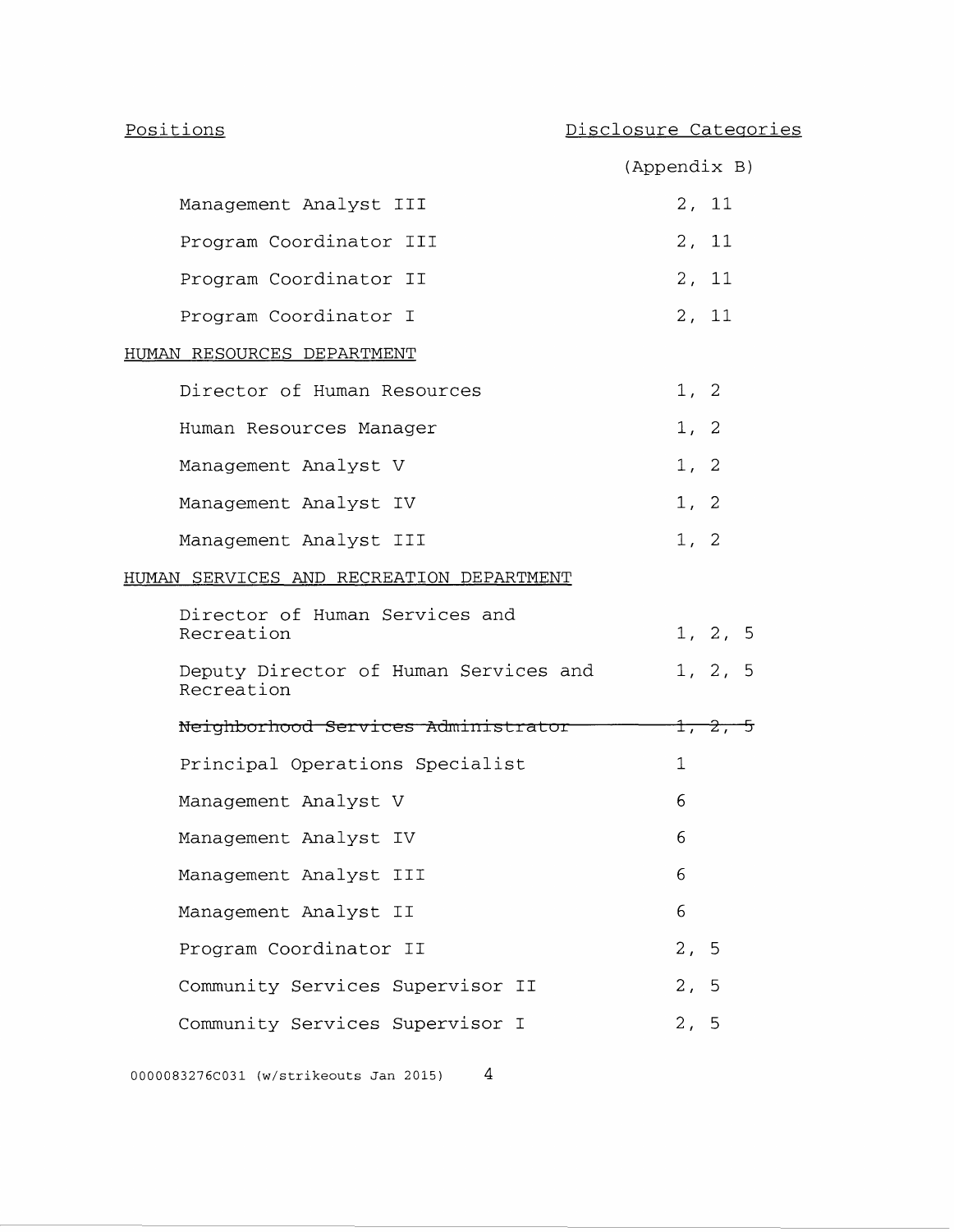|                                                                      | (Appendix B) |         |            |  |
|----------------------------------------------------------------------|--------------|---------|------------|--|
| Recreation Supervisor                                                | 2, 5         |         |            |  |
| Program Coordinator I                                                | 2, 5         |         |            |  |
| Recreation Coordinator                                               | 2, 5         |         |            |  |
| INFORMATION LIBRARIES AND INFORMATION SERVICES <del>DEPARTMENT</del> |              |         |            |  |
| Director, Library Libraries and<br>Information Services              | 1, 2         |         |            |  |
| Deputy Director, Libraries and<br>Information Services               | 6            |         |            |  |
| <del>Librarian II</del>                                              | ᠊ᠻ           |         |            |  |
| Management Analyst V<br>(Principal Administrative Analyst)           | 6            |         |            |  |
| PLANNING AND DEVELOPMENT DEPARTMENT                                  |              |         |            |  |
| Director of Planning and Community<br>Development                    |              | 1, 2, 5 |            |  |
| Deputy Director of Planning and Community<br>Development             |              | 1, 2, 5 |            |  |
| Building Official                                                    |              | 1, 2, 5 |            |  |
| Management Analyst IV                                                | 2, 3         |         |            |  |
| Principal Planner                                                    |              |         | 2, 3, 4, 5 |  |
| Senior Planner                                                       |              | 2, 3, 4 |            |  |
| Associate Planner                                                    |              | 2, 3, 4 |            |  |
| Assistant Planner                                                    |              | 2, 3, 4 |            |  |
| Program Coordinator III                                              | 6            |         |            |  |
| Program Coordinator<br>(Public Art Coordinator)                      | 6            |         |            |  |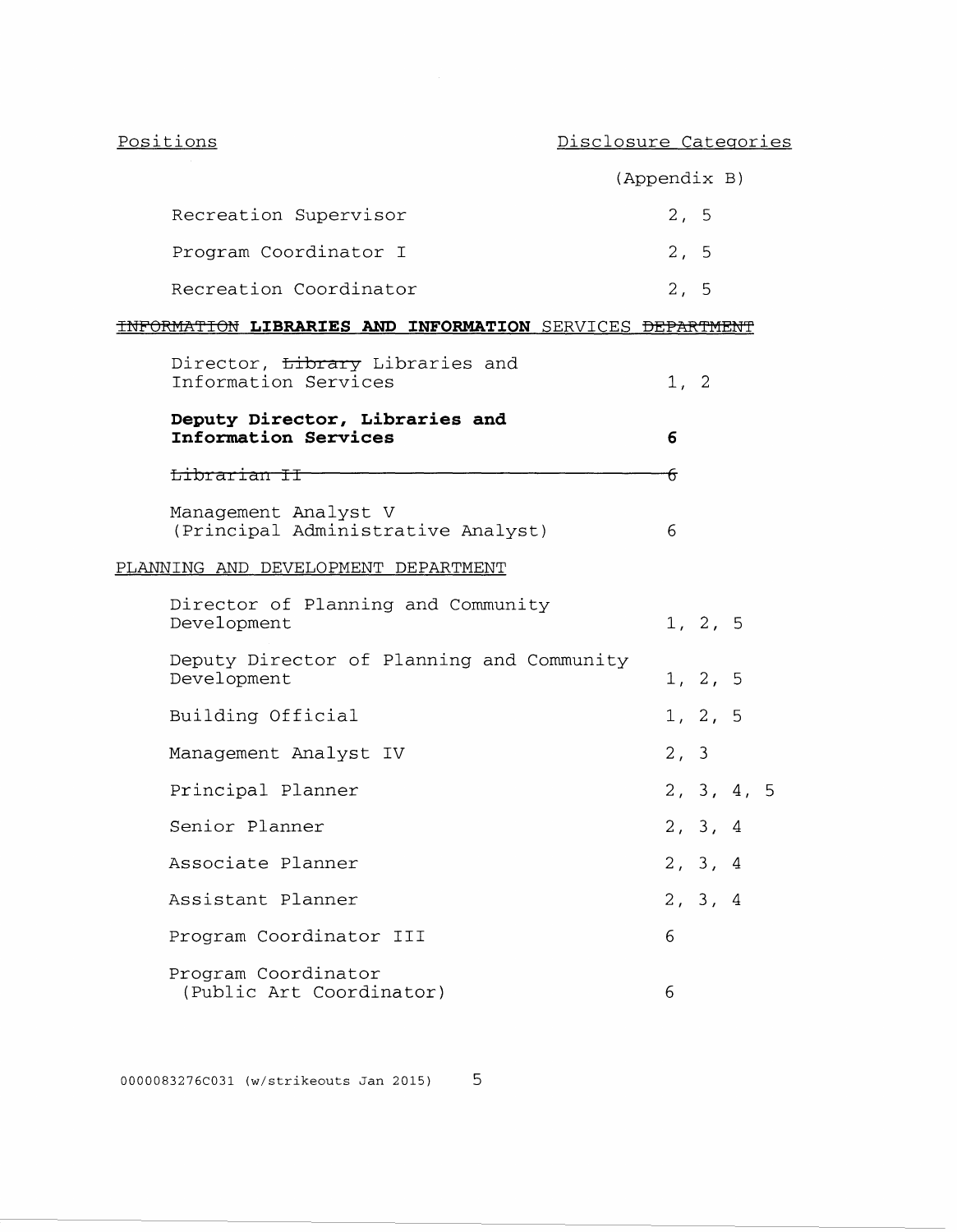| Positions                                                     | Disclosure Categories |
|---------------------------------------------------------------|-----------------------|
|                                                               | (Appendix B)          |
| Planner                                                       | 2, 3, 4               |
| Senior Building Inspector                                     | 2, 3, 5               |
| Building Inspector                                            | 2, 3, 5               |
| Senior Plans Examiner                                         | 2, 3, 5               |
| Plans Examiner                                                | 2, 3, 5               |
| Code Compliance Manager                                       | 2, 3, 5               |
| Senior Code Compliance Officer                                | 2, 3, 5               |
| Code Compliance Officer                                       | 2, 3, 5               |
| Executive Director for the Arts<br>(Cultural Affairs Manager) | 1, 2                  |
| Senior Project Manager                                        | 1, 2                  |
| Engineer (Supervising Plan Check Engineer) 2, 3, 4 5          |                       |
| POLICE DEPARTMENT                                             |                       |
| Police Chief                                                  | 1, 2                  |
| Deputy Police Chief                                           | 1, 2                  |
| Police Commander<br>(Sworn & Non-Sworn)                       | 5, 6                  |
| Management Analyst IV                                         | 2, 3                  |
| Management Analyst IV                                         | $2, -3$               |
| PUBLIC HEALTH DEPARTMENT                                      |                       |
| Director of Public Health                                     | 5, 6                  |
| Health Officer                                                | 5, 6                  |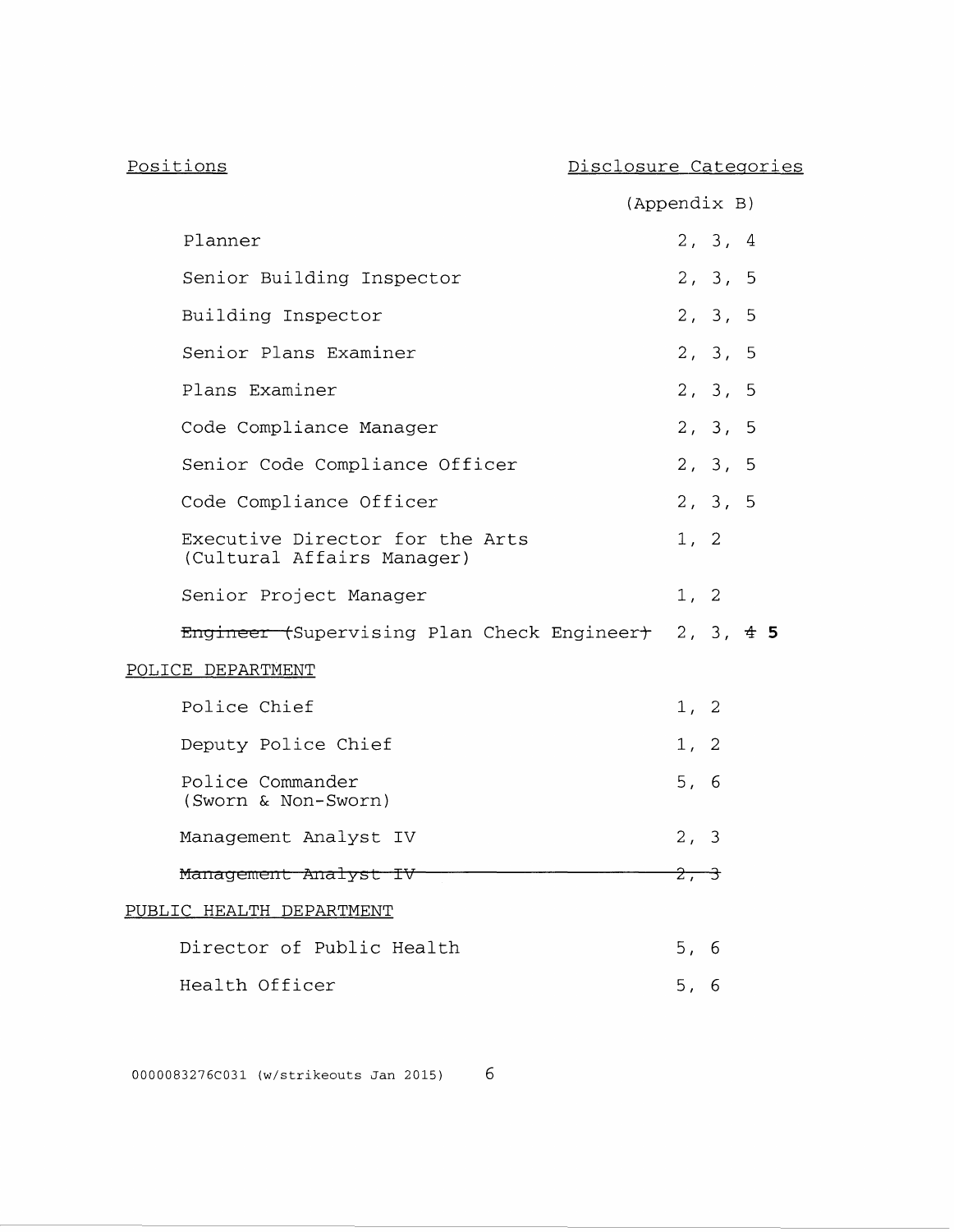|                                                                           | (Appendix B) |      |         |  |
|---------------------------------------------------------------------------|--------------|------|---------|--|
| Public Health Division Manager/<br>Environmental Health Services          |              | 5, 6 |         |  |
| Public Health Division Manager/<br>Nursing Services                       |              | 5, 6 |         |  |
| Public Health Division Manager +PCII<br>Social and Mental Health Services |              | 5, 6 |         |  |
| Environmental Health<br>Program Manager                                   |              | 5, 6 |         |  |
| Deputy Registrar,<br>Vital Records                                        |              | 5, 6 |         |  |
| Environmental Health Specialist                                           |              | 5    |         |  |
| Public Health Nurse (Program Manager)                                     |              | ᠊ᡠ   |         |  |
| Public Health Laboratory<br>Coordinator                                   |              | 6    |         |  |
| Public Health/PCII<br>Prevention & Policy Programs                        |              | 5, 6 |         |  |
| PCI Substance Abuse Program Coordinator                                   |              | 6    |         |  |
| W.I.C. Program Manager                                                    |              | 6    |         |  |
| Management Analyst IV                                                     |              | 5, 6 |         |  |
| DEPARTMENT OF PUBLIC WORKS                                                |              |      |         |  |
| Director of Public Works                                                  |              | 1, 2 |         |  |
| City Engineer                                                             |              | 1, 2 |         |  |
| Public Works Administrator                                                |              |      | 2, 3, 4 |  |
| Finance and Management Services<br>Administrator                          |              | 4, 6 |         |  |
| Work Experience Supervisor                                                |              | 2, 3 |         |  |
| Assistant City Engineer                                                   |              |      | 2, 3, 6 |  |
|                                                                           |              |      |         |  |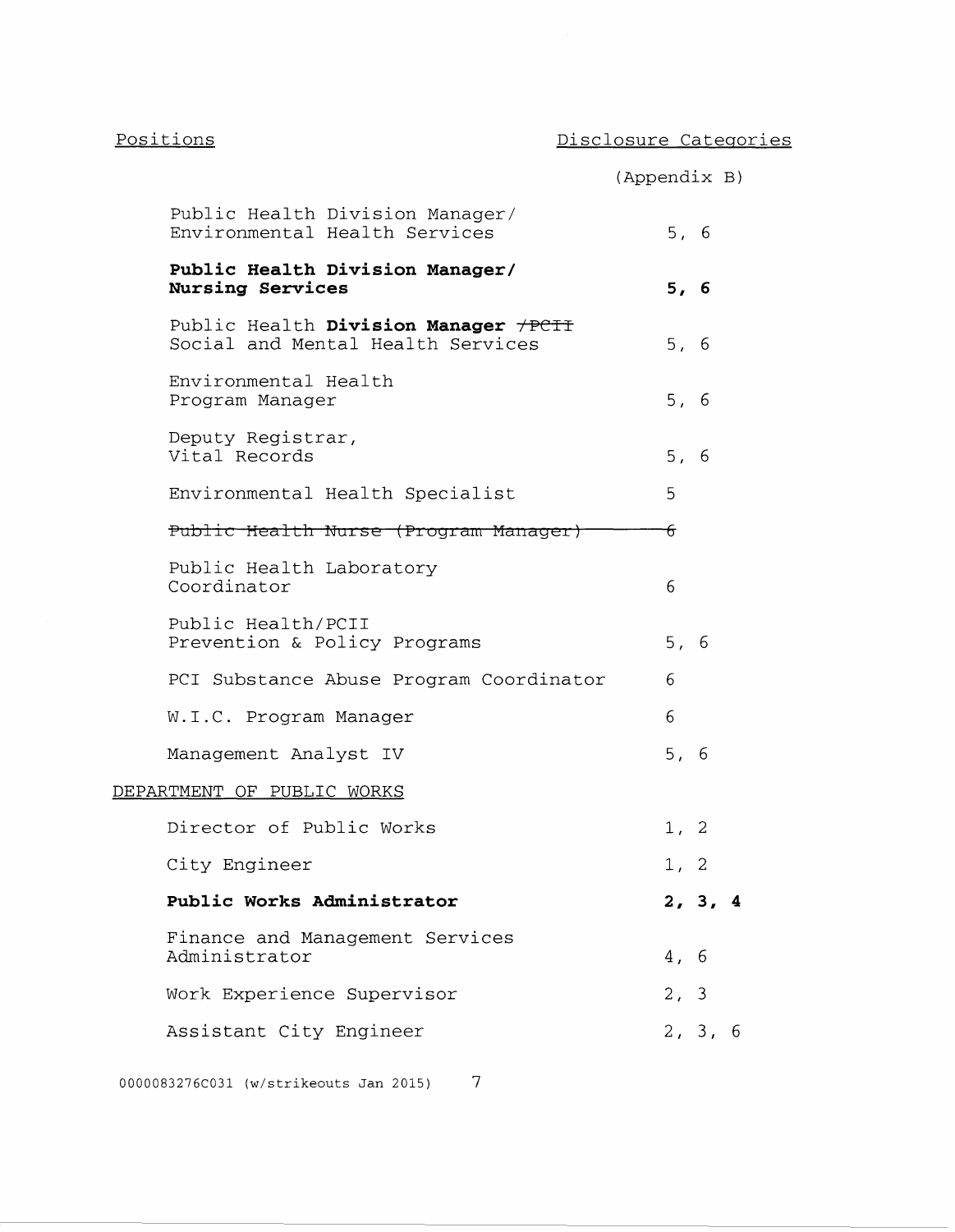### Positions

### Disclosure Categories

|                                                                                    | (Appendix B) |         |  |
|------------------------------------------------------------------------------------|--------------|---------|--|
| Principal Engineer                                                                 |              | 2, 3, 6 |  |
| Engineer                                                                           | 5, 6         |         |  |
| Associate Engineer                                                                 | 2, 3         |         |  |
| Management Analyst V                                                               |              | 2, 3, 6 |  |
| Management Analyst IV                                                              | 6            |         |  |
| 311 Call Center Manager                                                            | 6            |         |  |
| Public Information Coordinator                                                     | 1, 2         |         |  |
| Sr. Code Enforcement Officer                                                       | 1, 2         |         |  |
| Program Coordinator                                                                | 5            |         |  |
| Capital Project Manager                                                            | 6            |         |  |
| Maintenance Inspector                                                              | 6            |         |  |
| Management Analyst III                                                             | 6            |         |  |
| Project Manager (Parks & Forestry)                                                 | 6            |         |  |
| Landscape Architect                                                                | 6            |         |  |
| Senior Engineering Aide (Inspector)                                                | 5            |         |  |
| Engineering Aide (Inspector)                                                       | 5            |         |  |
| Public Works Crew Supervisor I, II                                                 | 2, 3         |         |  |
| Sr. Street Light & Signal Mechanic                                                 | 5            |         |  |
| Public Works Superintendent<br>(Electrical)                                        | 2, 3         |         |  |
| Public Works Superintendent<br>(Building Systems and Fleet Management Div.) 2, 3   |              |         |  |
| Public Works Superintendent<br>(Street Maintenance<br>Integrated Waste Management) | 2, 3         |         |  |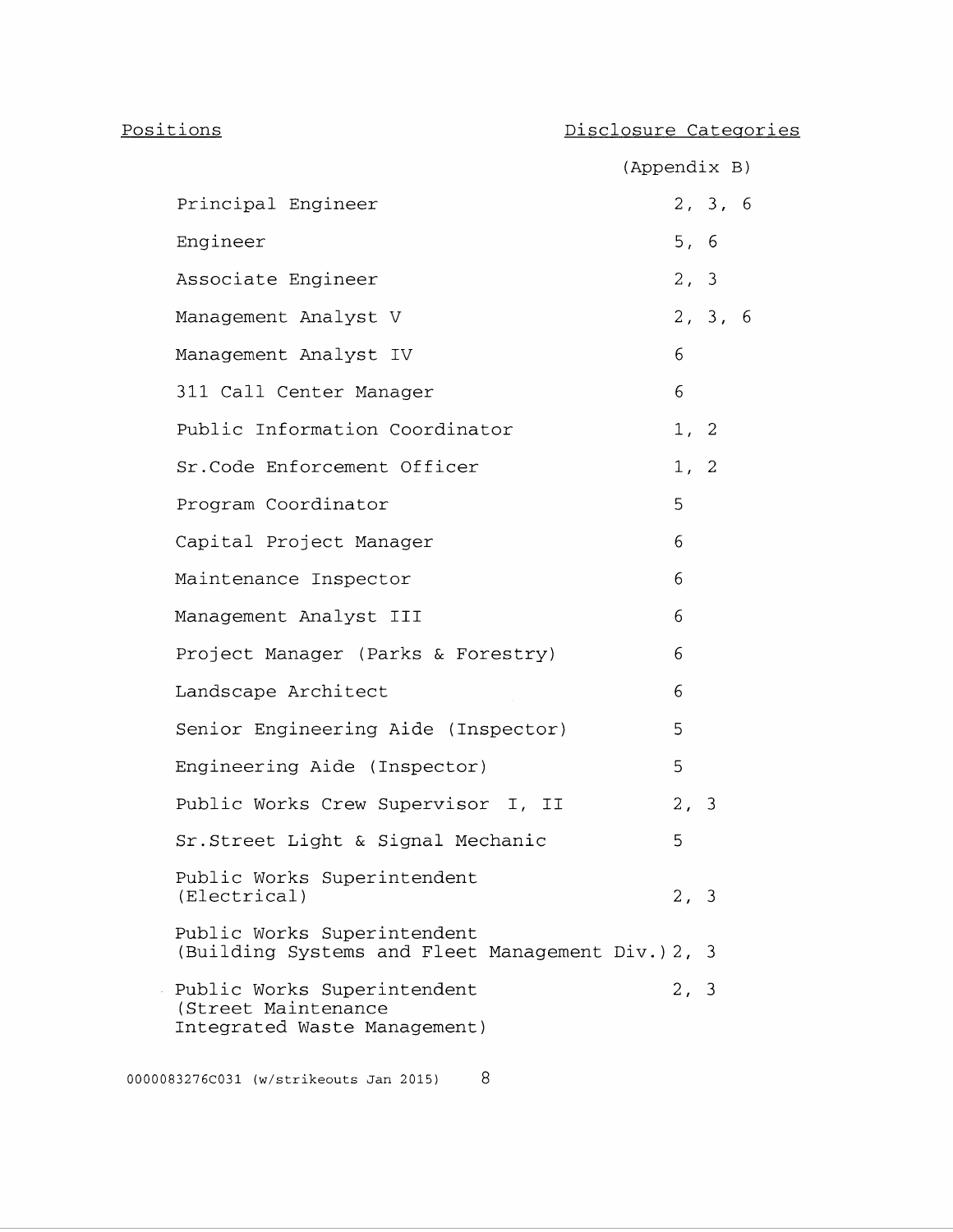| Positions                        | Disclosure Categories |
|----------------------------------|-----------------------|
|                                  | (Appendix B)          |
| Public Works Superintendent      | 2, 3                  |
| Construction Inspector I, II     | 5                     |
| Survey Party Chief               | 5                     |
| Fleet Services Coordinator       | 4, 6                  |
| Fleet Maintenance Superintendent | 4, 6                  |
| TRANSPORTATION DEPARTMENT        |                       |
| Director of Transportation       | 1, 2                  |
| Transportation Administrator     | 1, 2                  |
| Transportation Services Manager  | 2, 3, 6               |
| Principal Engineer               | 2, 3, 6               |
| Senior Planner                   | 2, 3, 4               |
| Parking Manager                  | 2, 3, 6               |
| Assistant Engineer               | 2, 3, 4               |
| Planner                          | 2, 3, 4               |
| Associate Planner                | 2, 3, 4               |
| Engineer                         | 2, 3, 4               |
| Associate Engineer               | 2, 3, 4               |
| Management Analyst IV            | 6                     |
| Management Analyst III           | 6                     |
| Management Analyst II            | 6                     |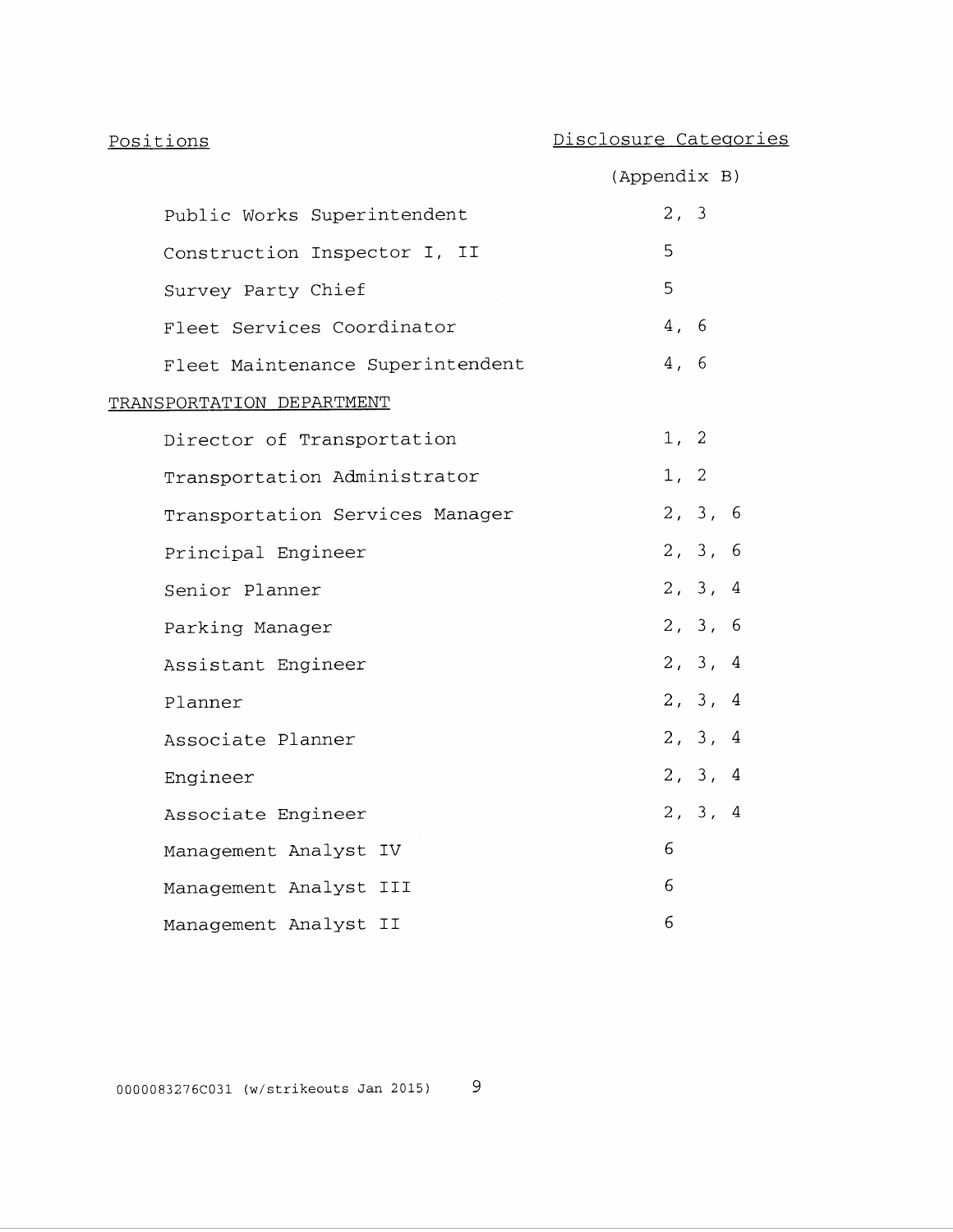$\sim$   $\sim$ 

 $\sim$ 

| Positions                                                      | Disclosure Categories |
|----------------------------------------------------------------|-----------------------|
| WATER AND POWER DEPARTMENT                                     | (Appendix B)          |
| General Manager                                                | 1, 2                  |
| Assistant General Manager                                      | 1, 2                  |
| Customer Services Manager                                      | 5, 6                  |
| Water Systems Superintendent                                   | 5, 6                  |
| Power Distribution Superintendent                              | 5, 6                  |
| Power Production Superintendent                                | 5, 6                  |
| Power Production Supervisor                                    | 5, 6                  |
| Power Distribution Supervisor                                  | 5, 6                  |
| Manager of Planning & Analysis                                 | 5, 6                  |
| Sr. Information Systems Engineer                               | 5, 6                  |
| Power Production Maintenance Supervisor                        | 5, 6                  |
| Principal Engineer                                             | 5, 6                  |
| Principal Power Dispatcher                                     | 5, 6                  |
| Principal Chemist                                              | 5, 6                  |
| Engineering Manager                                            | 5, 6                  |
| Information Services and Technology Manager 5, 6               |                       |
| Management Analyst III -<br>Settlements Analyst - Power Supply | 5, 6                  |
| Management Analyst V                                           | 5, 6                  |
| Management Analyst IV                                          | 6                     |
| Marketing Manager                                              | 5, 6                  |
| Materials and Warehouse Manager                                | 5, 6                  |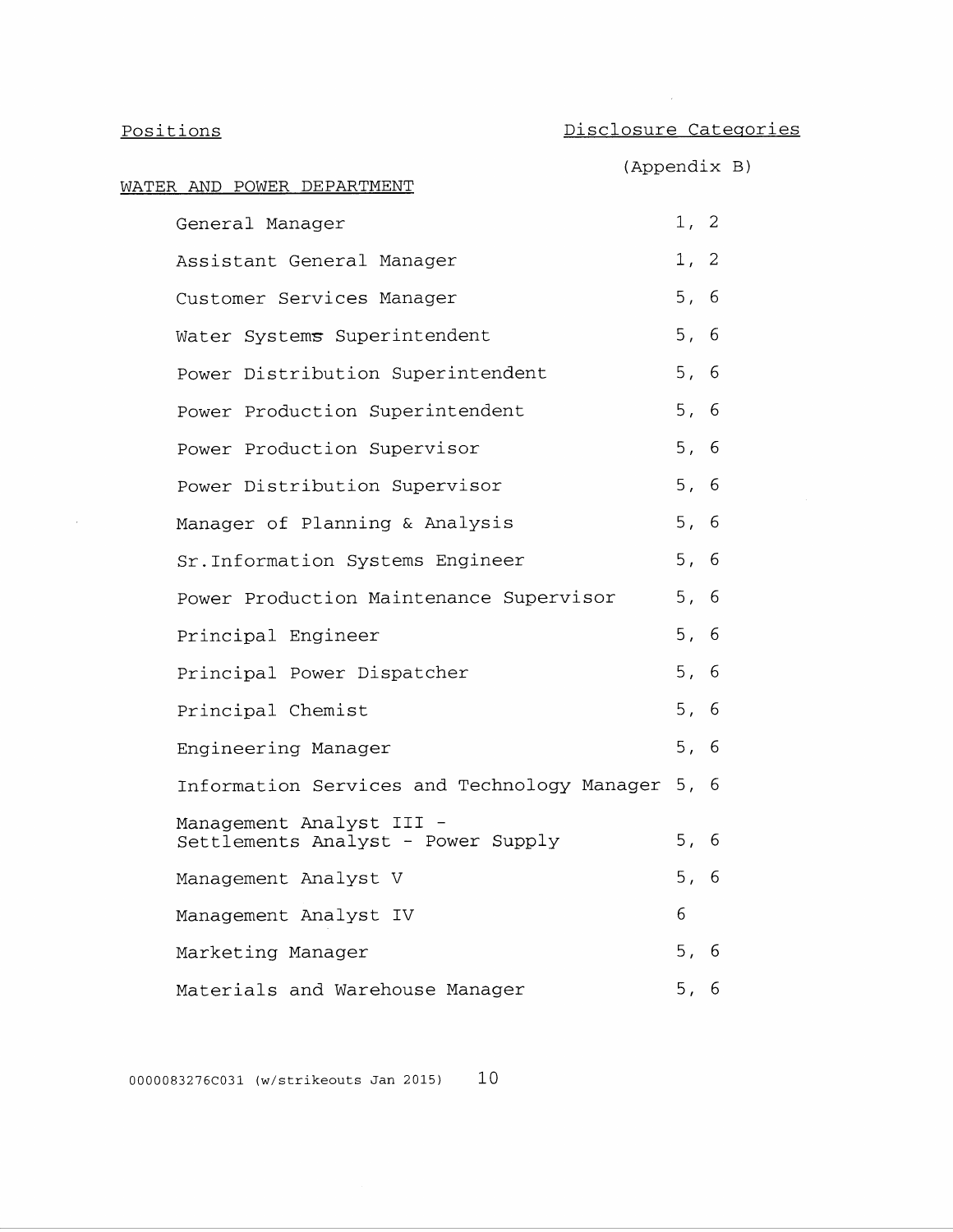|                                                                | (Appendix B)      |  |
|----------------------------------------------------------------|-------------------|--|
| Water Quality Manager                                          | 5, 6              |  |
| Wholesale Operations Manager                                   | 5, 6              |  |
| Resources Planning Manager                                     | 5, 6              |  |
| ADVISORY BODIES, ALL MEMBERS                                   |                   |  |
| Arts and Culture Commission                                    | 10                |  |
| Code Enforcement Commission                                    | 2, 3              |  |
| Design Commission                                              | 1, 2              |  |
| Environmental Advisory Commission                              | $12 \overline{ }$ |  |
| Historic Preservation Commission                               | 1, 2              |  |
| Human Relations Commission                                     | 1, 2              |  |
| Human Services Commission                                      | 11                |  |
| Northwest Commission                                           | 11                |  |
| Old Pasadena Parking Meter Zone<br>Parking Advisory Commission | 15                |  |
| Planning Commission                                            | 1, 2              |  |
| Recreation and Parks<br>Commission                             | 7, 16             |  |
| Senior Commission                                              | 17                |  |
| South Lake Parking Place<br>Commission                         | ୪                 |  |
| ROSE BOWL OPERATING COMPANY                                    |                   |  |
| All Members of its Board of Directors                          | 14                |  |
| General Manager                                                | 14                |  |
| Assistant General Manager                                      | 14                |  |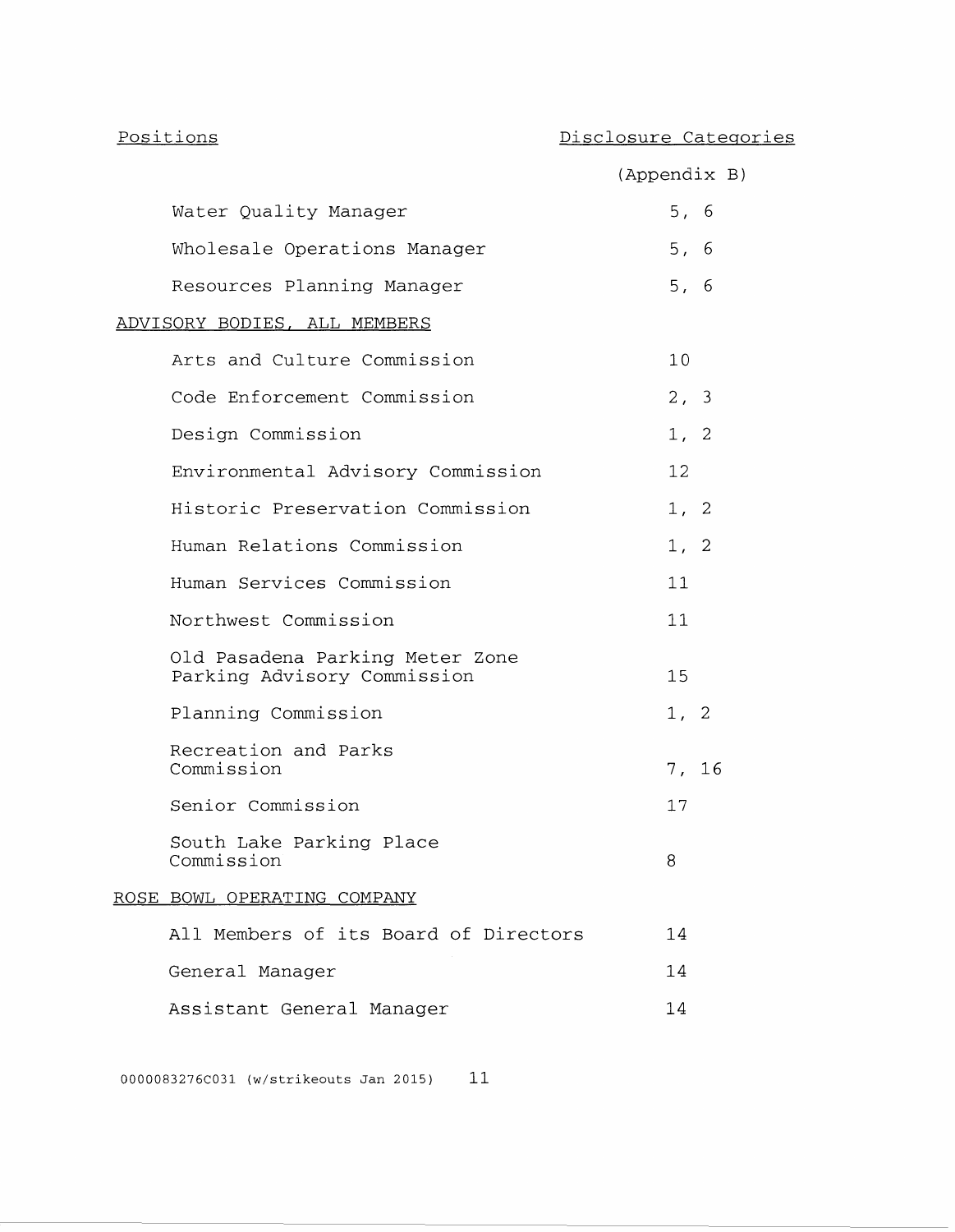|                                                    | (Appendix B) |  |
|----------------------------------------------------|--------------|--|
| Golf Course Administrator                          | 14           |  |
| Event Manager                                      | 14           |  |
| Chief Financial Officer                            | 14           |  |
| Human Resources/Corporate Communication<br>Manager | 14           |  |
| PASADENA CENTER OPERATING COMPANY                  |              |  |
| All Members of its Board of Directors              | 9            |  |
| Chief Executive Officer                            | 9            |  |
| Executive Directors                                | 9            |  |
| Director of Finance                                | 9            |  |
| Human Resources Director                           | 9            |  |
| PASADENA COMMUNITY ACCESS CORPORATION              |              |  |
| All Members of its Board of Directors              | 13           |  |
| Executive Director                                 | 13           |  |
| DEFERRED COMPENSATION OVERSIGHT COMMITTEE          |              |  |
| All Members of the Committee                       | 18           |  |
| FIRE AND POLICE RETIREMENT SYSTEM BOARD            |              |  |
| All Members of the Board                           | 18           |  |

### CONSULTANTS TO CITY

With respect to Consultants, the awarding authority shall, before awarding a contract or issuing a purchase order, determine if the services to be rendered:

1. Relate to a specific project and the Consultant

conducts research and arrives at conclusions with 0000083276C031 (w/strikeouts Jan 2015) 12